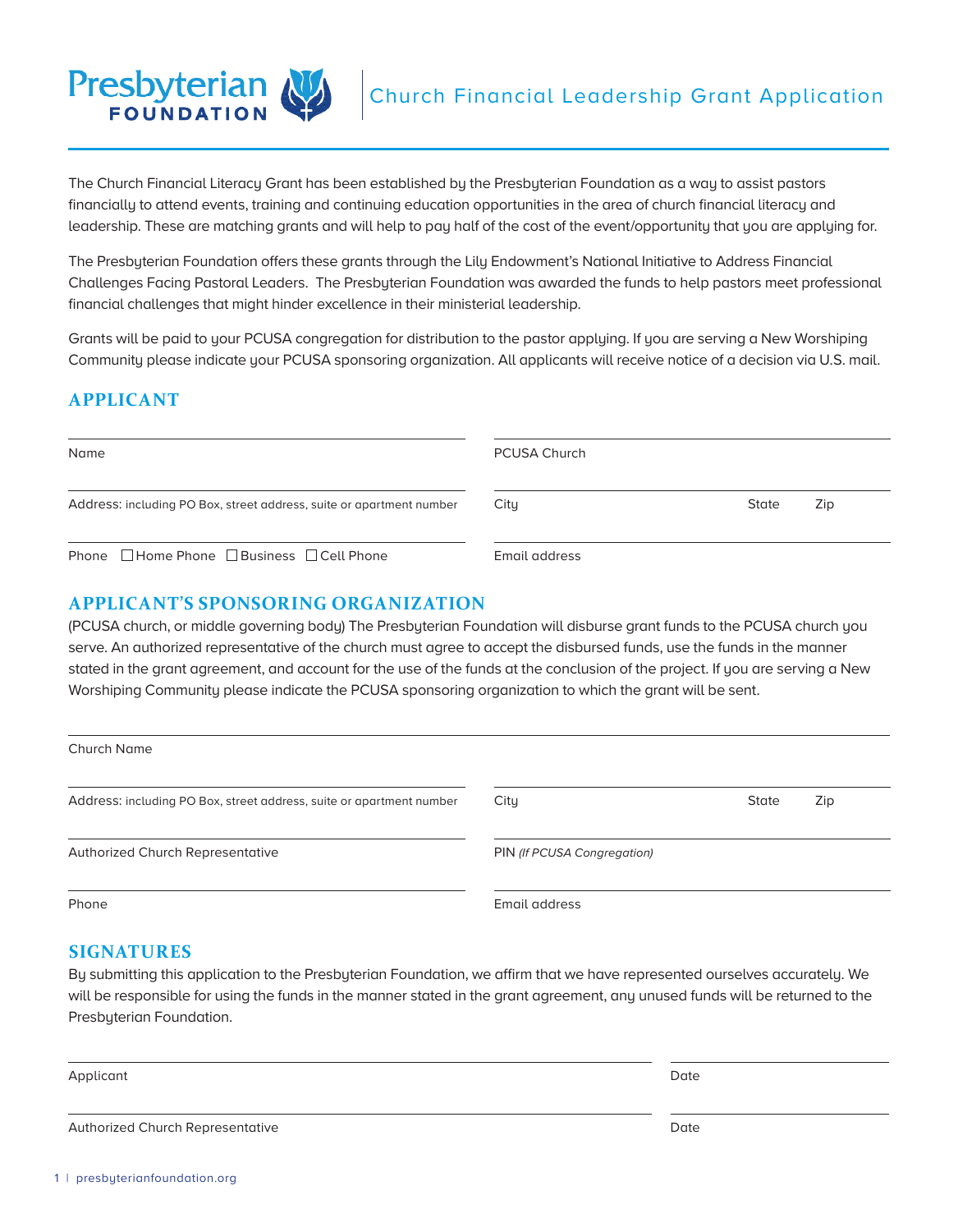# **QUESTIONNAIRE**

1. Describe your organization's mission, vision and connection to the Presbyterian Church (U.S.A.):

2. What church financial literacy/leadership event or continuing education opportunity are you wanting to attend? If the event or continuing education opportunity is not listed in the following preapproved list, please describe the event/gathering and why this will help with your church financial literacy and leadership.

#### **LIST OF PRE-APPROVED EVENTS/COURSES**

- 1. Stewardship Kaleidoscope, Presbyterian Stewardship Conference **stewardshipkaleidoscope.org**
- 2. Ecumenical Stewardship Center Conferences **stewardshipresources.org**
- 3. Executive Certificate in Religious Fundraising (ECRF) and Creating Cultures of Congregational Generosity, Lake Institute **philanthropy.iupui.edu/institutes/ lake-institute/index.html**
- 4. Lakeside Chautauqua Generosity and Stewardship Conference **lakesideohio.com/community/generosity**
- 5. Horizons Stewardship, Academy of Faith and Money **horizons.net**

3. What are your purpose and goal for this event?

4. Amount Requested: